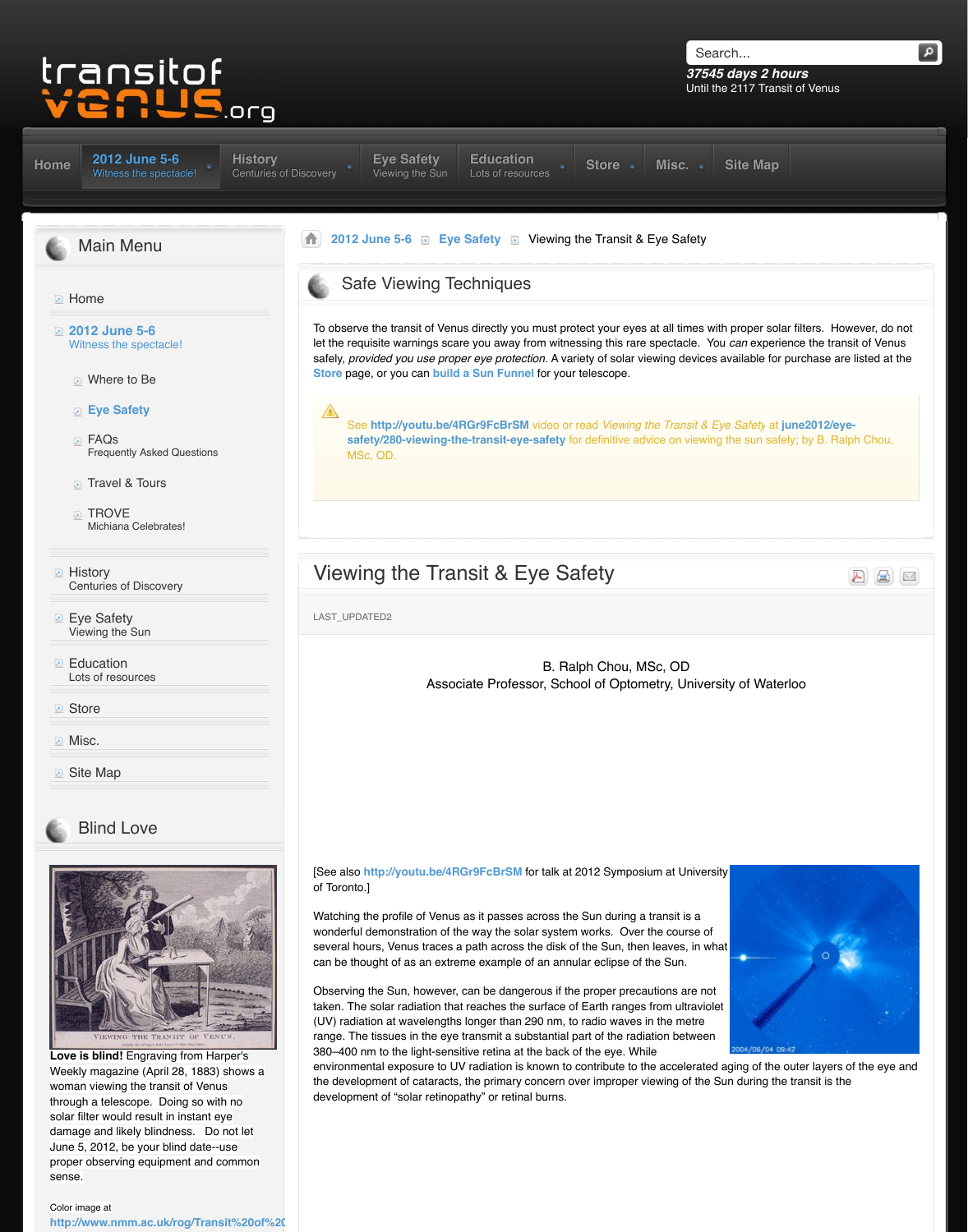#### or at least smoldering..."



### Safety Notice

Viewing the sun without proper equipment and/or techniques can result in serious eye injury and blindness. The solar observing descriptions and comments listed in this website are not an endorsement of any particular technique or product. Observers are responsible for their own eye safety. This website accepts no responsibility for the conduct of others in viewing the sun. For definitive advise on observing the sun, see *Viewing the Transit & Eye Safety*, by Dr. B. Ralph Chou, at **http://www.transitofvenus.org/june2012/eyesafety/280-viewing-the-transit-eye-safety**.

"It is never safe to look at the sun without proper eye protection. No filter should be used with an optical device (e.g. binoculars, telescope, camera) unless that filter has been specifically designed for that purpose and is mounted at the front end (i.e., end towards the Sun). Unsafe filters include all color film, black-and-white film that contains no silver, photographic negatives with images on them (x-rays and snapshots), smoked glass, sunglasses (single or multiple pairs), photographic neutral density filters and polarizing filters, computer disk media. Most of these transmit high levels of invisible infrared radiation which can cause a thermal retinal burn. The fact that the Sun appears dim, or that you feel no discomfort when looking at the Sun through the filter, is no guarantee that your eyes are safe. A person with eye damage from improper viewing may not notice the damage until hours later."

#### **http://www.leaderdog.org/**

For observers who refuse to view the sun safely--Leader Dogs for the Blind in Rochester, Michigan.

#### be easily seen.



 $\blacksquare$  The Sun can only be viewe used. Most of these filters surfaces that attenuates beth visible and neartransmit less than  $0.003%$ of the near-infrared radiation

percent], the energy transmission of a filter can also b common logarithm of the reciprocal of transmittance, 100%; a density of '1' corresponds to a transmittance **Figure 1** shows transmittance curves for a selection are transmittance levels less than 0.0001 between 20 graph) and transmittance levels less than 0.001 between 780 and 1400 nm in the 1900 nm  $\mu$ longer infrared between 1400 and 2500 nm does not

One of the most widely available filters for safe solar glass, which can be obtained from welding supply ou SN14 filter is shown in **Figure 2**. The shade number transmittance of the filter, a property that takes into a perceive the world through the filter. If SN14 filter is a lower shade numbers to get roughly the same level of eye protection from  $\alpha$ combining SN 6 and SN 8 filters. However the image single SN14 filter.

A popular inexpensive alternative is aluminized polye material is commonly known as "mylar," although the manufacture this material for use as a solar filter. Not gardening are NOT suitable for this purpose!) Unlike device, and does not break when dropped. It has been pointed allergies (up to approximately 1 mm in size) defects in their aluminum coatings that  $\alpha$  m examples of such defects shows that despite their ap polyester films used in the filter. There is no large opening completely protective allemnation and the protection this is a quality control problem, the presence of a de filter is hazardous. When in doubt, an aluminized poly or more than a single defect in any 5 mm circular zor

An alternative to aluminized polyester that has becone suspended in a resin matrix. This material is somewh to be used at the front of binoculars, telephoto lenses [a yellow-w](http://www.transitofvenus.org/june2012/eye-safety/280-viewing-the-transit-eye-safety#Figure%201)hite image of the Sun (aluminized polyeste significant variations in density of the tint across its extendion areas of the filter transmit more infrared radiation tha astronomy, especially for photographing the Sun, has

Baader AstroSolar Safety Film, a metal-coated resin, much thinner material, it has excellent optical quality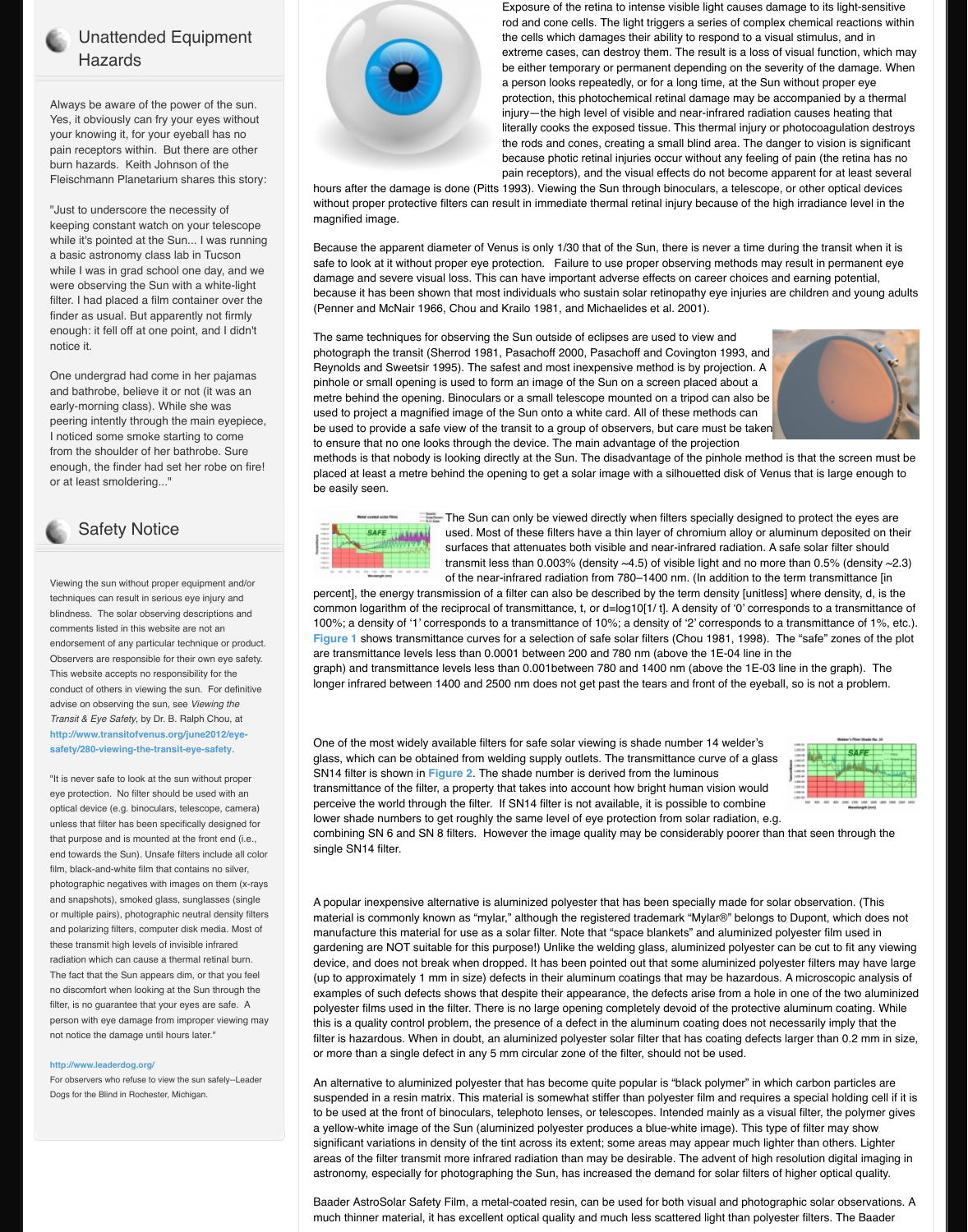special case of aphakia, where the natural lens of the blocking spectacle, contact or intraocular lens has be reach the retina because it is absorbed by the crystal radiation may indeed cause chronic retinal damage. solar UV radiation to a level well below the minimum aphakic observer is at no additional risk of retinal dan

In the days and weeks before the transit of Venus, there may be news and weeks before the transit of Venus, th about the dangers of looking at the Sun. Unfortunate frequently contain misinformation, and may be designed transit at all. The transit at all. The transit at all. This tactic may be designed to scare from viewing the transit and the transit at all. The transit at all. The t backfire, however, particularly when the messages a teachers and other authorities not to view the transit did see it safely, may feel cheated out of the experier occasion, how is this student going to react when other advice and alleated and and  $\alpha$ (Pasachoff 2001)? Misinformation may be just as bad

The 2004 transit of Venus was one of the most widely Earth except for nations facing the southern Atlantic clear that day, even more people will witness this eve.

Figure 1.

Transmittance curves of selected safe solar filters. This is a logarithmic plot to be range  $\overline{\phantom{a}}$ values across the spectrum from the UV at 200 nm to incident energy is blocked. A transmittance of  $1E-4$  region Transmittance data for other safe solar filter materials as the articles in Sky and Telescope magazine (Chou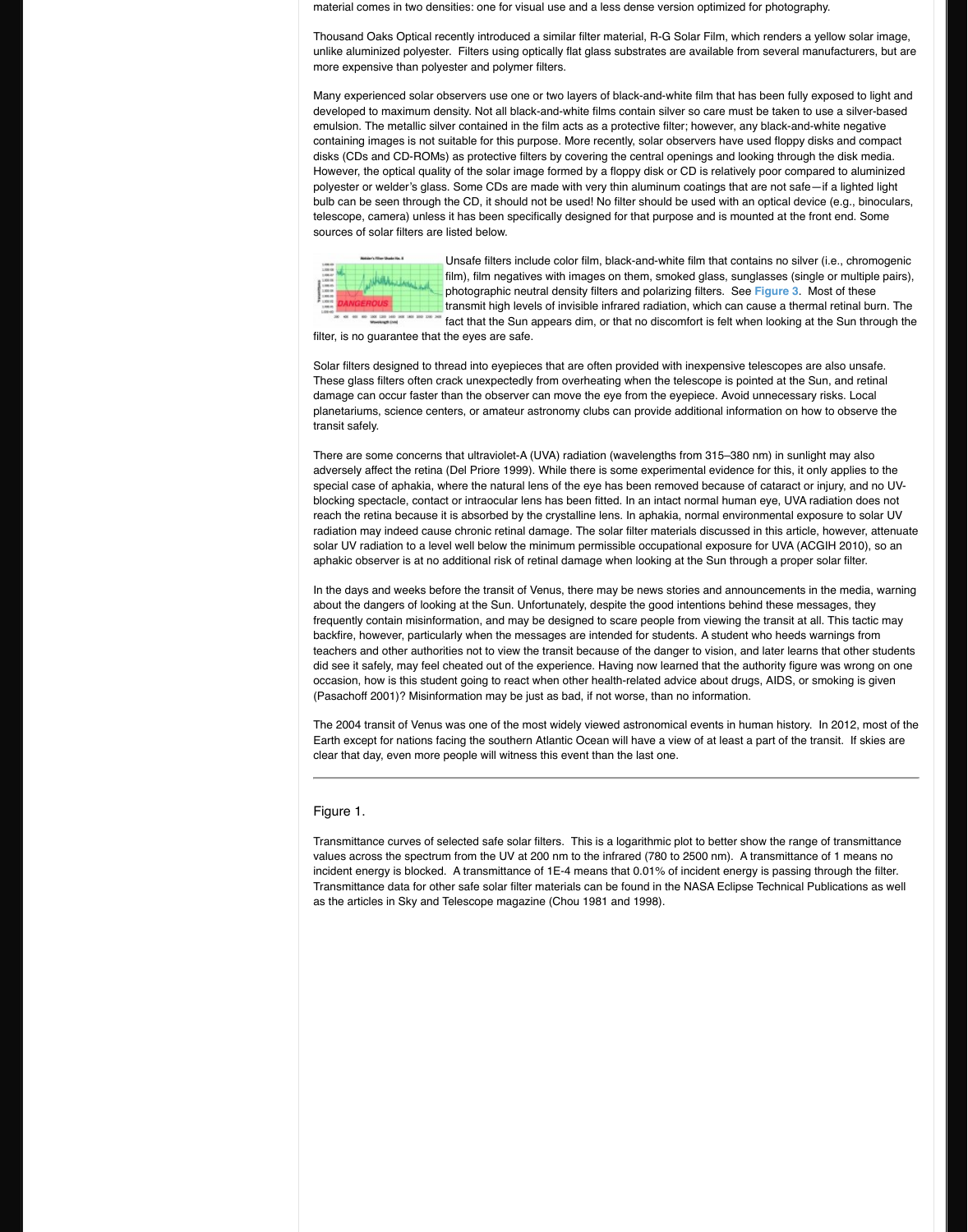

### Figure 3.

Transmittance curve of unsafe materials sometimes used for viewing the Sun. Shade 8 well visible part of the spectrum, and too much infrared ra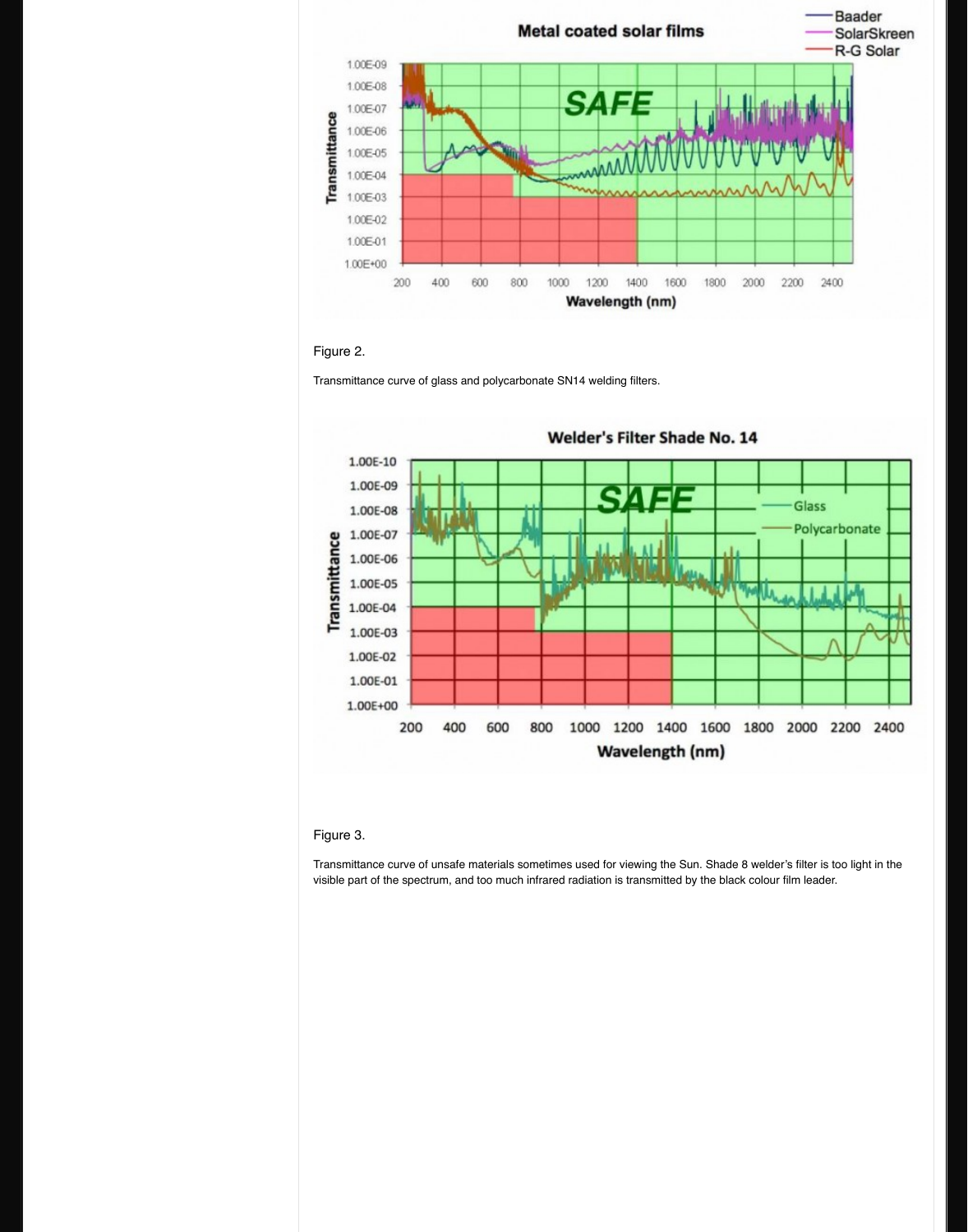

More information on safe tech transit of Venus safely are at http://www.transitofvenus.org

# Sources for Solar Filters

The following is a brief list of sources for filters that a telescope. The list is not meant to be exhaustive, but available in North America and Europe. For additional Telescope magazines. (The inclusion of any source on the author.)

Sources in the USA:

American Paper Optics, 3080 Bartlett Corporate Driv

Astro-Physics, Inc., 11250 Forest Hills Rd., Rockford

Celestron International, 2835 Columbia Street, Torrar

Coronado Technology Group, 1674 S. Research Loo SUNWATCH.